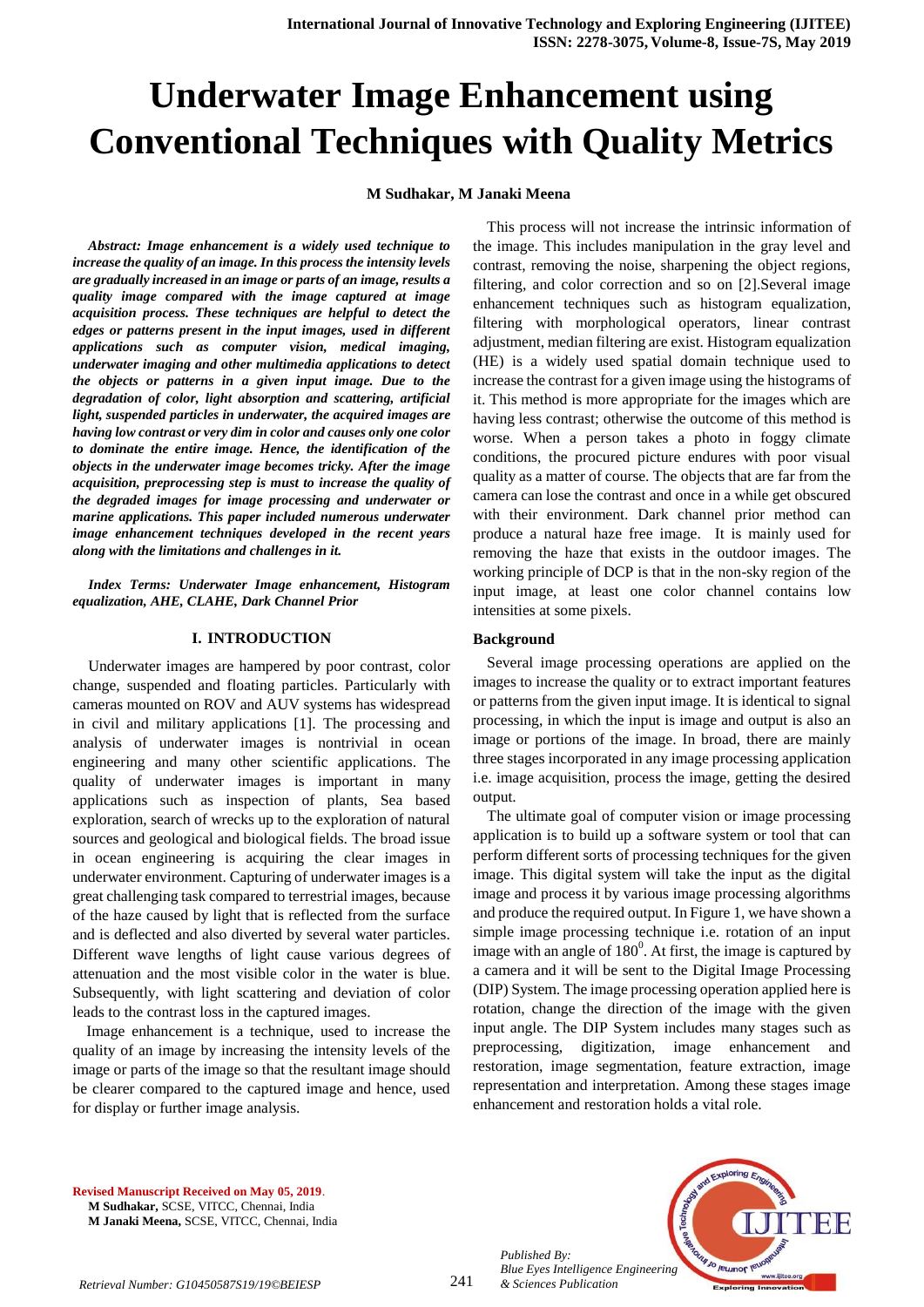# **Underwater Image Enhancement using Conventional Techniques with Quality Metrics**



**Fig. 1 Conventional DIP Tool**

The rest of the paper is sorted out in five sections. Section 2 is the brief study of underwater image enhancement and its applications. Section 3 describes the experimental study of various image enhancement techniques. Section 4 describes the recent work on underwater image enhancement and the quality measures along with the research gaps in the literature. Section 5 concludes the paper.

## **II. IMAGE ENHANCEMENT**

In this section, we presented the outline of image enhancement techniques in DIP System. In short, Enhancement implies that improving the intensity values to get the clear illustration of the image for the viewers or to the subsequent stages of image processing algorithms. It sharpens the features that are present in the image such as contrast, boundaries and edges etc. that makes the graphical appearance of the image to be clear. Image enhancement does not mean that it increase the content of the image. There exists numerous image enhancement techniques, all of these techniques are classified by any one of these two categories i.e. spatial domain and frequency domain. In *Spatial domain enhancement* methods all the operations are performed within the image plane itself and the manipulation of pixel values are directly applied to input pixels. Consider an Image I(x, y), the transformation will be applied directly on  $I(x, y)$  itself. This transformation function is shown in equation (1) to get the desired result.

$$
O(x, y) = T [I(x, y)] \tag{1}
$$

Here,  $I(x, y)$  is a two dimensional input image,  $O(x, y)$  is the transformed two dimensional image after applying the transformation 'T' on  $I(x, y)$ . Further, these techniques are classified as point processing methods, i.e. image negatives, log transformations and spatial operations, i.e. smoothing, sharpening etc. Second, *Frequency domain enhancement* methods converts the input image in to frequency domain. All the operations are applied in the frequency domain and converted back to the spatial domain to get the final result. The methods of these category are out of the scope in this paper, and mainly focused on the spatial domain methods.

# **What happens in underwater?**

In the recent years, Underwater Image Processing (UIP) has become an interesting and challenging research area in the field of computer vision. After thought of the fundamental physics of the light propagation in underwater medium, several authors concentrated on the diverse techniques to upgrade the natural quality of the underwater image. A noteworthy issue with the underwater images is *light attenuation*. It constraints the visibility at around 20 meters in the clear water and 5 meters or less in turbid water. Figure 2, shows the solar spectrum filtered through water. Absorption and scattering are the major reasons for light attenuations. Suspended particles present in the water, plaque and other dark segmented regions are the main cause to get the absorption. The general solutions for light attenuation is connecting a light source to the vehicle or to the diver who captures the image in underwater. Unfortunately, manufactured lights have a tendency to enlighten the scene in a non-uniform design produce more light in the center and poor illumination at the surroundings of the image.





## **Applications of UIP**

*Published By:*

Drinking water reservoir and in many other underwater infrastructure installations are usually inspected visually or manually by divers. The problem with this approach is, it is dangerous, costly, time consuming process and does not often enable a full assessment. All of these methods are camera based inspection. Underwater imaging has many applications such as inspection of plants, sea based exploration, search of wrecks up to the exploration of natural sources.

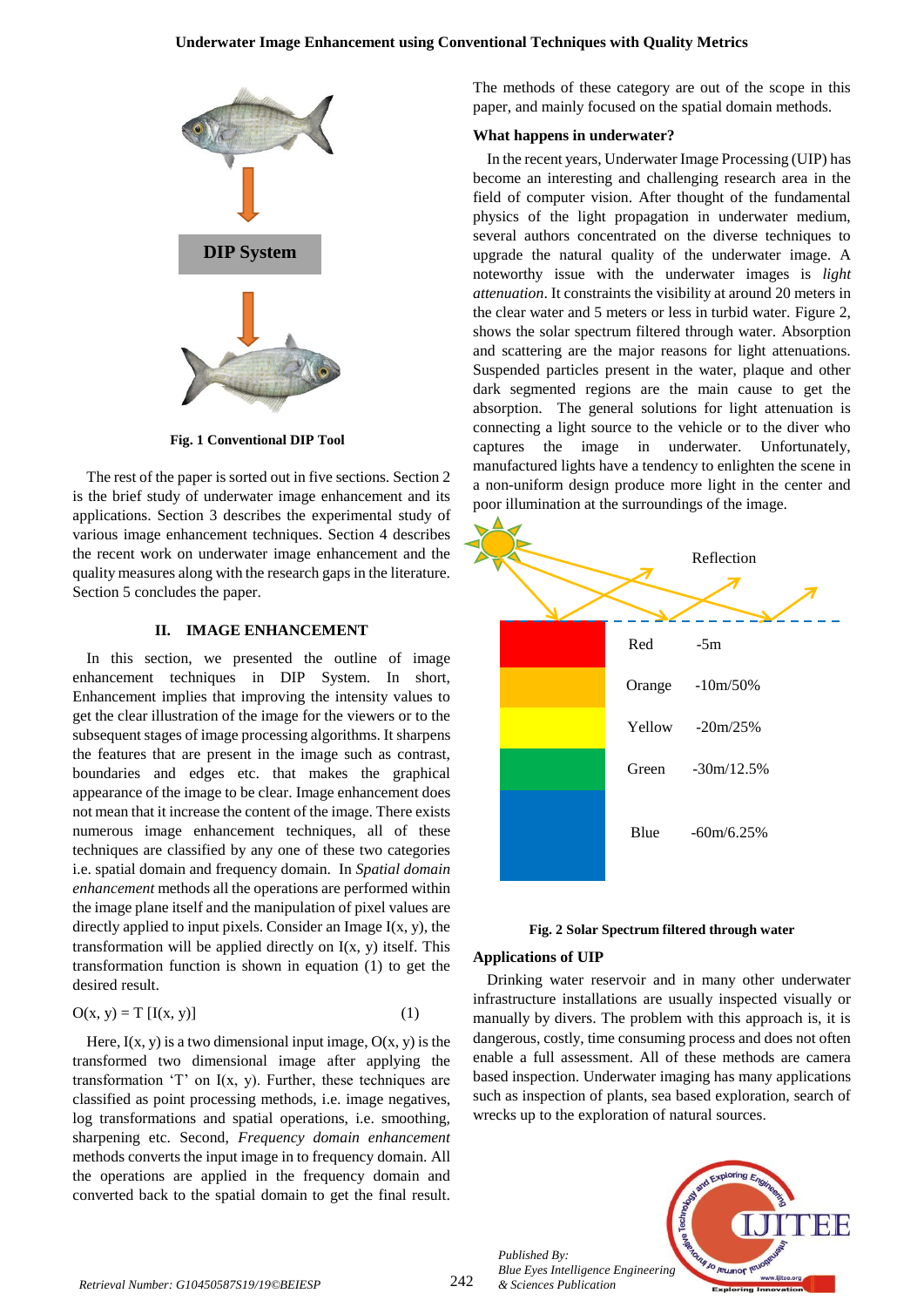However, capturing the images in underwater brings several technical challenges with the design of camera system, lightings and several image processing methods. Mostly the cameras failed as consequence of less contrast, visibility in underwater due to suspended particles, light scattering, absorption, and light reflection. Therefore it is very important to design a new sophisticated image enhancement and processing techniques. UIP is used in seismic monitoring, detection and tracking of marine objects, 3D mapping system and in other underwater vision applications. It is also used in underwater optical imaging, vision based navigation and mosaicking and other underwater multimedia systems. The main challenges in underwater imaging is that develop novel and efficient restoration methods with high quality and increasing the significance of the image, methods of dynamic lighting and image fusion, full inspection of objects with quality output in underwater are becoming a challenging and interesting to do the research in this area [4].

## **III. EXPERIMENTAL WORK**

In this section, we presented the methods available for enhancing the quality of an image under water.

## **Noise Filtering**

Filtering is the process of removing noise exists in the captured image. The noise may occurred in image acquisition process due to different weather, environmental conditions, the hardware problems in the image capturing device yields some pixel values different from the true intensities in the captured image. The variation of these pixels are considered to be noise and there exist several methods to eliminate it. For example noise removal using average filter, linear filter and by using un-sharp masking. Noise removal is the first step in any image processing application. Figure 3, shows the most commonly used noise removal techniques for an underwater image. The results of average filter, Gaussian filter and median filters are shown in Figure 3.b, Figure 3.c and Figure 3.d respectively (for Figure 3.a.). We have taken the kernel size as 3 X3, the results may vary for other kernels with size 9X9 and 15X15.

## **Histogram Sliding**

Histogram, the graphical representation of the intensity distribution of an image. Histogram Sliding is the basic method to increase or to manipulate the brightness of an image. The complete histogram is shifted towards to the left position or right position. Due to this sliding of the histogram towards left or right, there will be a significant change observed in the original image. Consider a 4X4 image having 16 pixels (Figure 4.a.), to increase the brightness, say 10 points, then we add 10 to each pixel value in the input image and the resultant image is shown in Figure 4.b. Only the first row and first column pixel values are highlighted. Figure 4.c denotes the variation of pixels at different levels. The green line depicts the input pixels and the line above that are







a. Input image with noise b. Result of 3X3 average filter



d. Result of 3X3 median filter

c. Result of 3X3 Gaussian filter

**Fig. 3 Noise removal using filters**

|                  | 10 | 15 | 25 |
|------------------|----|----|----|
| 20               | 25 | 35 | 20 |
| 40               | 50 | 10 | 15 |
| 15 <sup>15</sup> | 20 |    | 50 |

a. Pixels before applying Method

| 15 | 20 | 25 | 35 |
|----|----|----|----|
| 30 | 35 | 45 | 30 |
| 50 | 60 | 20 | 25 |
| 25 | 30 | 50 | 60 |

b. Pixels after applying the Method



**Fig. 4 Histogram sliding**

Histogram sliding of 10, 50,100,200 pixels and the dotted red line denotes the histogram sliding of negative of 10 pixels. In equation (2), for each input pixel  $f(x, y)$ , a value 'V' is to be added to get the output pixel  $g(x, y)$ . Here, 'V' is a constant.

$$
g(x, y) = f(x, y) + V
$$
 (2)



243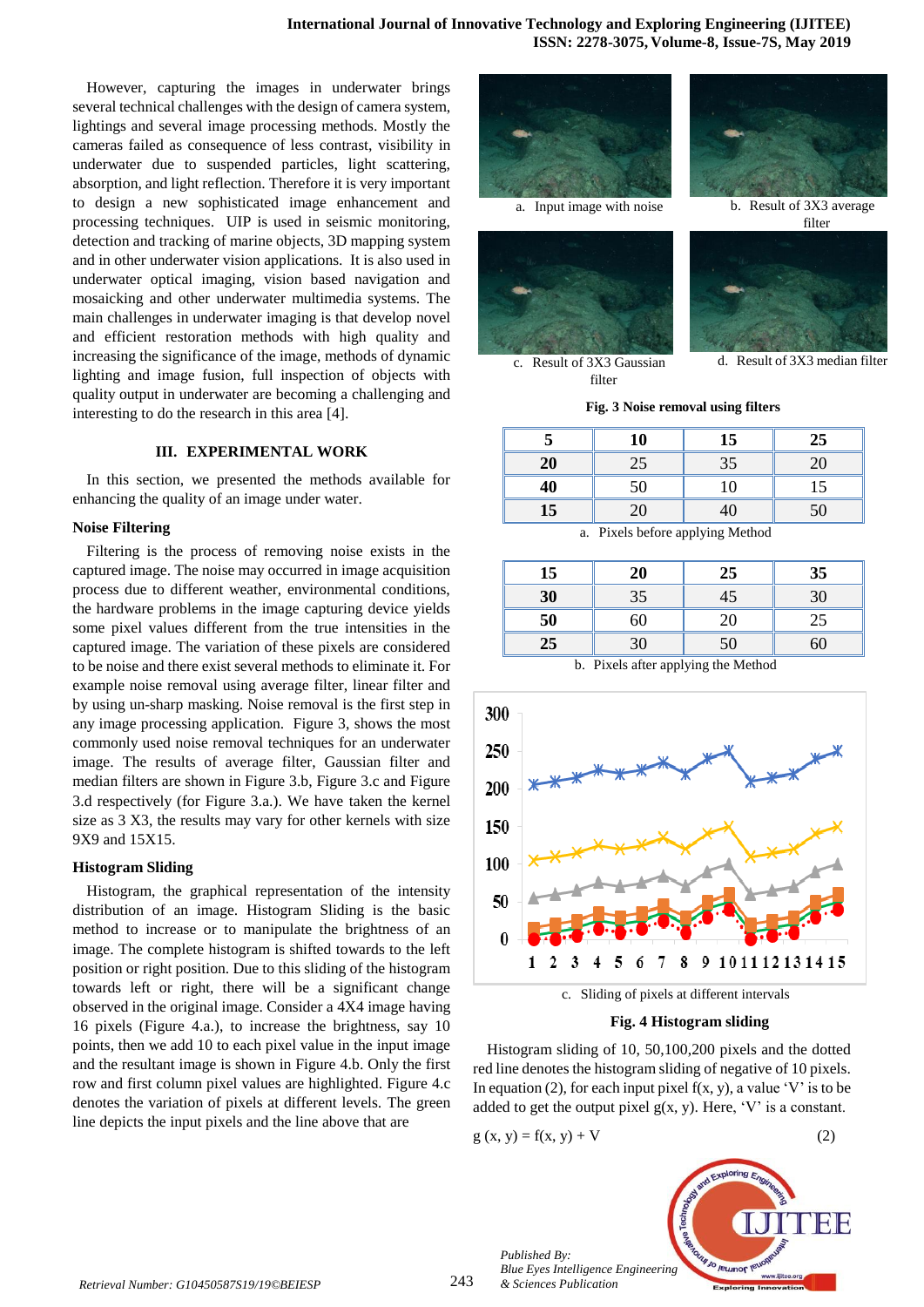# **Histogram Stretching**

Histogram Stretching is another technique to increase the contrast (difference between the maximum and minimum pixel intensity) of an image and it can be achieved from equation (3).

$$
g(x, y) = \frac{f(x, y) - fmin}{fmax - fmin} \quad * 2^{bpp} \tag{3}
$$

Here,  $f(x, y)$  is the input image,  $g(x, y)$  is the output image. For the gray scale image the bpp (bits per pixel) is 8. The problem with histogram stretching is that when the maximum intensity value is 255 and minimum intensity value is 0 for a gray scale image, then there is no change in the contrast. The original image is equal to the resultant image.

# **Histogram Equalization**

Histogram equalization (HE) is a widely used spatial domain technique, in which all the pixel values are normalized to increase the contrast of a given input image [4]. For example, the gray values of an image are equally distributed within a range of 0 to 1. Histogram equalization is also called as histogram flattening. Consider an image which is having low contrast or poor visibility, then the histogram of the input image should be skewed together. It means that all the details of the image are compressed in to one position in the histogram. All the pixels are to be adjusted towards to the other end, so that all the intensity values should be within a specified range. This method works effectively when the picture has low contrast. If we apply this method for high contrast images then the results should be worse [5].

#### **Adaptive Histogram Equalization**

The problem with the HE method is, it works on the whole image, but in real time most images contain local regions of low contrast or dark regions. The traditional histogram equalization method will not work efficiently on such types of images [6]. A modification of histogram equalization method called Adaptive Histogram Equalization (AHE) operates on small regions in the image. This means that AHE works by considering only small regions and based on their regional *Cumulative Distributive Function* (CDF) it performs contrast enhancement. Each region contrast is enhanced, so that the histogram of the output region approximately matches with the specified histogram. In [25], the authors used Otsu's thresholding to increase the contrast in the given image.

## **Contrast Limited Adaptive Histogram Equalization**

Contrast Limited Adaptive Histogram Equalization (CLAHE) was initially developed to increase contrast in the medical images [7]. It is a generalized model for Adaptive Histogram Equalization and it differs in its contrast limiting. Based on the clip limit the CLAHE method will clips the histogram. This user defined clip level determines how much noise in the histogram and hence how much the contrast should be enhanced. Another variation of contrast limited technique called *Adaptive Histogram Clip* (AHC) can automatically adjust the clipping level and moderates over-enhancement of background regions of the image. Rayleigh distribution produces a bell-shaped histogram under AHC, the function is given in equation (4).



**Fig. 5 Results of (a). histogram sliding (b) histogram equalization (c) CLAHE (d) DCP**

Rayleigh (h) = 
$$
h_{min}
$$
 + 2 ( $\alpha^2$ ) ln ( $\frac{1}{1 - p(f)}$ )<sup>0.5</sup> (4)

Here  $h_{\text{min}}$  is the minimum pixel value, p (f) is the cumulative probability distribution,'α' denotes non negative real scalar value. The values of clip limit and α values are 0.01 and 0.04 respectively. For the input image given in Figure 3.a, the gray scale results of histogram sliding, histogram equalization, CLAHE and DCP are shown in Figure 5. The value 'V' is taken as '40' for histogram sliding, the clip limit is 2.0 and the grid size is (8, 8) are taken for CLAHE algorithm. The normalized frequency distribution of the resultant images are shown in Figure 6.

# **Dark Channel Prior**

The *Dark Channel Prior* (DCP) method is mainly used for removing the haze that exists in the outdoor images. The working principle of DCP is that in the non-sky region of the input image, at least one color channel contains low intensities at some pixels. For example in RGB color image any of the three color channels such as either red or green or blue intensity values are very less or approximately it is almost near or equal to 0. It means that the minimum intensity in that region should have least value. Consider an example image J, one can define the dark channel intensity value as given in equation (5).

$$
J_{dark}(x) = \min_{c} \in \{r, g, b\} (\min_{y} \in \Omega(x) (J_c(y))
$$
 (5)

Where  $\int_c$  represents color channel of **J**,  $\Omega(x)$  represents local patch centered at *x*. In other words we can say that the other parts except the sky region, the intensity values of  $\int_{\text{dark}}$  are very less and tends to be zero, Here J is treated as haze-free outdoor image and dark channel of J is denoted  $as *J*_{dark}$ 



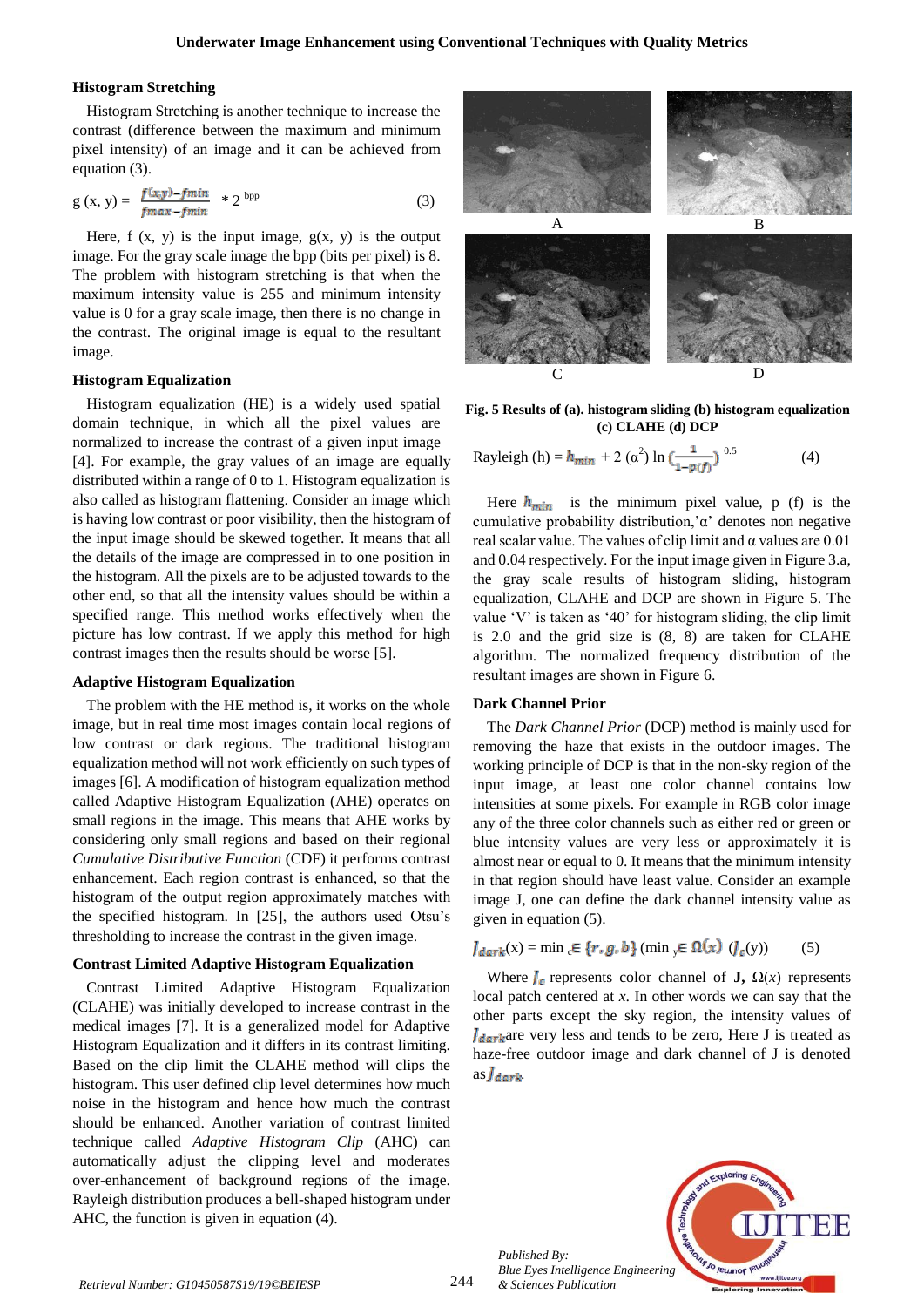

**Fig. 6 Frequency distribution of pixels after applying enhancement methods**

# **IV. RECENT WORKS**

Images captured in the hazy or underwater environment will tend to be blur, low contrast and visibility. Removing the haze from these hazy images is a challenging issue in computer vision applications [11]. Many researchers have been proposed methods on dehazing techniques. There exist two kinds of algorithms for dehazing i.e. using single image and the other one is using multiple images. It means that by using the additional information from other images a clear image can be restored [12]. **He et al. [13],** proposed a method called Dark Channel Prior (discussed in section 3.7).

# **Algorithm 1 : WCID**

| Step1: Image is collected from the underwater (input image).                |
|-----------------------------------------------------------------------------|
| Step2: Compute the $d(x)$ by dark channel prior and image matting.          |
| Step3: Once depth map is derived, from the image foreground and back        |
| ground areas are segmented.                                                 |
| Step4: The low intensities from both foreground and background are          |
| compared for identifying the presence of artificial light occurred at image |
| acquisition.                                                                |
| Step5: If artificial light is detected, remove it. Otherwise go to step 6.  |
| Step6: Compensate the light scattering and color change along the path to   |
| camera.                                                                     |
| Step7: With residual energy ratio compute the scene depth.                  |
| Step8: Apply energy compensation for the three channels to adjust the       |
| underwater color to natural color                                           |

The working principle of DCP is that in the non-sky region of the input image, at least one color channel contains low intensities at some pixels. Consider an example, in RGB color image any of the three color channels having a value very near to or almost zero. Using this earlier knowledge we can estimate the thickness of the haze directly and produce a high quality image. DCP becomes better only if the extent of the patch is more. If the probability of a patch contains a dark pixels is more, then DCP gets better results. This method is not suitable for some images, i.e. the scene objects are almost same as the atmospheric light and this method is not appropriate for sky regions due to the color of the sky. Almost the color of the sky is similar to atmospheric light.

**John Y. Chiang and Ying-Ching Chen [14**] proposed an image enhancement technique for underwater images by wavelength compensation and dehazing (WCID). This method includes two concepts such as image dehazing and wavelength compensation. The concept of scene-depth derivation from DCP can be helpful in this method. The working procedure of this method is shown in Algorithm 1.

The earlier strategy of DCP method has accomplished great outcomes in single image dehazing, yet it is invalid for images which having vast regions that are naturally same as that of atmospheric light. To take care of this issue **Yinqi XIONG et.al. [15]** Proposed an improved method of estimating global atmospheric light based on the dense hazy regions is put forward to obtain more accurate result. According to their work, atmospheric light can be calculated more appropriately and transmission map can be calculated more accurately by the replacement mechanism.

*Published By: Blue Eyes Intelligence Engineering* 

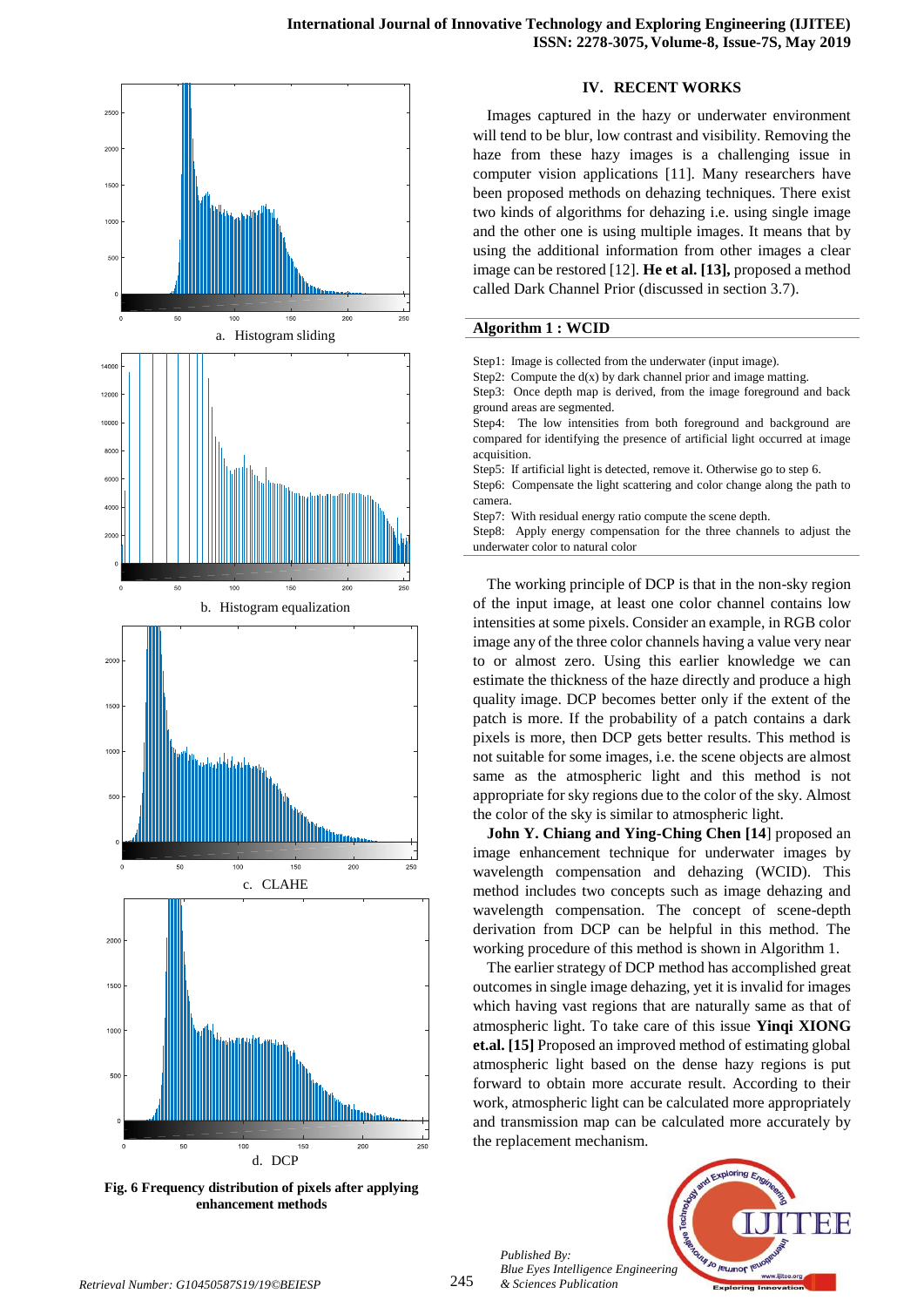With the help of this mechanism color distortion and halos in invalid regions can be avoided. The resultant images are apparently more clear and natural. **Kim [10] et al. [16],** uses the contrast enhancement to discover the transmission parameter in a local patch. With the help of histogram uniformity and intensity variance they measured the quality of the contrast. The cost function to discover the parameter is consolidated as given in equation (6).

$$
G_{const}(t) = G_{unit}(t) - G_{std}(t)
$$
 (6)

Here  $G_{unit}$  (t) is cost function for histogram uniformity and  $G_{std}$  (t) is standard deviation of local intensity. We can find the transmission parameter once the cost function is reduced. Another method, DCP can restore the color but it ignores the contrast enhancement and it is summarized in Table 1.

**Table. 1 Comparison of Kim method with DCP**

| Method     | <b>Color restoration</b> | Contrast enhancement |
|------------|--------------------------|----------------------|
| Kim method | No.                      | Yes.                 |
| DCP        | Yes                      | No.                  |

This method overcomes the problems by combining the methods proposed by Kim et.al and He et.al., by considering the color restoration and contrast enhancement. From this we can derive a cost function as shown in equation (7).

$$
G(t) = \alpha. G_{const}(t) + (1-\beta) G_{dark}(t)
$$
 (7)

Here  $\beta$  denotes weight, which is used for color distortion.

**Suzuri hitam and afreen awalludin [17]** proposed a method specifically designed for underwater images called mixture CLAHE (Contrast Limited Adaptive Histogram Equalization). This strategy works on RGB and HSV models by applying CLAHE and the outcomes are joined together by utilizing Euclidean standard. The proposed strategy improves the visual nature of the underwater pictures by upgrading the contrast and decreasing the noise.

**Hongteng Xu [18]** proposed a model which combines techniques such as contrast enhancement and white balance techniques together to in a single framework of raised programming of histogram. This technique is adaptable compared to conventional histogram since it doesn't need to obey uniform distribution. In a few circumstances the conventional histogram equalization prompts over upgrading results by unwinding the limitations of uniform distributions. This strategy is favorable because white balance and contrast enhancement techniques are depicted as the changes in terms of histogram. It means that the outcome of this is white balance and it's a linear transform. In the interim, if the transform has a nonlinear tendency then the outcome is nearer to contrast enhancement. In sum the generalized equalization model with reasonable parameters, keeps a harmony between the contrast enhancement and tonal distortion. This strategy can also be utilized as post processing stage in some dehazing algorithms to correct the tonal distortion.

**Chunmei Qing et.al, [19]** proposed another versatile dehazing structure for improving the quality of images that are captured in underwater. This method incorporates two primary concepts: one is brightness estimation and the second is Locally AHE. The outcomes of this method are more accurate and the quality is good at dark areas in the given image. What's more, enhanced differentiation for the better points of interest and edges are improved fundamentally in the pictures. As indicated by Qing, enhancement is done by the following steps. Firstly, the impacts of absorption in various color channels are adopted with dehazing. Besides, because of the diverse of absorption of light in water, brightness is estimated to recover the original image as the second step. Thirdly, AHE strategy is used to advancement of the natural quality of image. At last, the execution of proposed structure is assessed subjectively as well as objectively. In our previous work, **M. Sudhakar and M. Janaki Meena [24]**, we used Block Based Enhancement Technique to improve the contrast in the input image to get the foreground region, but optimal selection of block size is tricky for different underwater images.

**Huimin Lu et al. [20]** proposes another model to balance attenuation caused along the path, and proposed a novel method which gives the result automatically and very fast as compared to the existing methods called trigonometric bilateral filtering. The upgraded images are portrayed and decreased noise level, clear visibility of dark regions and the contrast is increased globally and the edges are improved significantly.

1. Similar to the bilateral filter, guided trigonometric filter also performs the edge preserved smoothing, however has better conduct close to the edges.

2. It has a quick and non-approximate consistent time calculation, having the autonomous computational complexity.

3. To enhance the images in underwater αACE is more appropriate.

**Min han and chao chen [21],** Proposed technique to upgrade the quality of the image based on DCP. Based on this method back ground light is estimated by combining the dark channel prior with the saturation map. Later the transmission maps are estimated for different color channels based on the ratios of attenuation coefficients to recover the underwater image. Here the authors are added saturation map to avoid the wrong estimation of natural light. The transmission maps of each color channel are estimated based on the ratios of attenuation coefficients of diverse wavelengths in underwater. Once this happened still there is little color cast in the restored image. Authors are added a color correction method to balance the color. Finally a dehazed and color corrected image produced with better visibility.

**Chongyi Li et.al** [**22]** has proposed a new method based on dehazing and color correction. The first strategy is applied on blue and green color channels and the second strategy is applied on red color channel. In the RGB Color model green and red light having shorter wavelength compared to red channel. Because of this property green and blue light will scatter more than the red light [8]. Henceforth, we accept that red light attenuation is caused from absorption and blue-green color attenuation is caused only because of scattering.



*Published By: Blue Eyes Intelligence Engineering*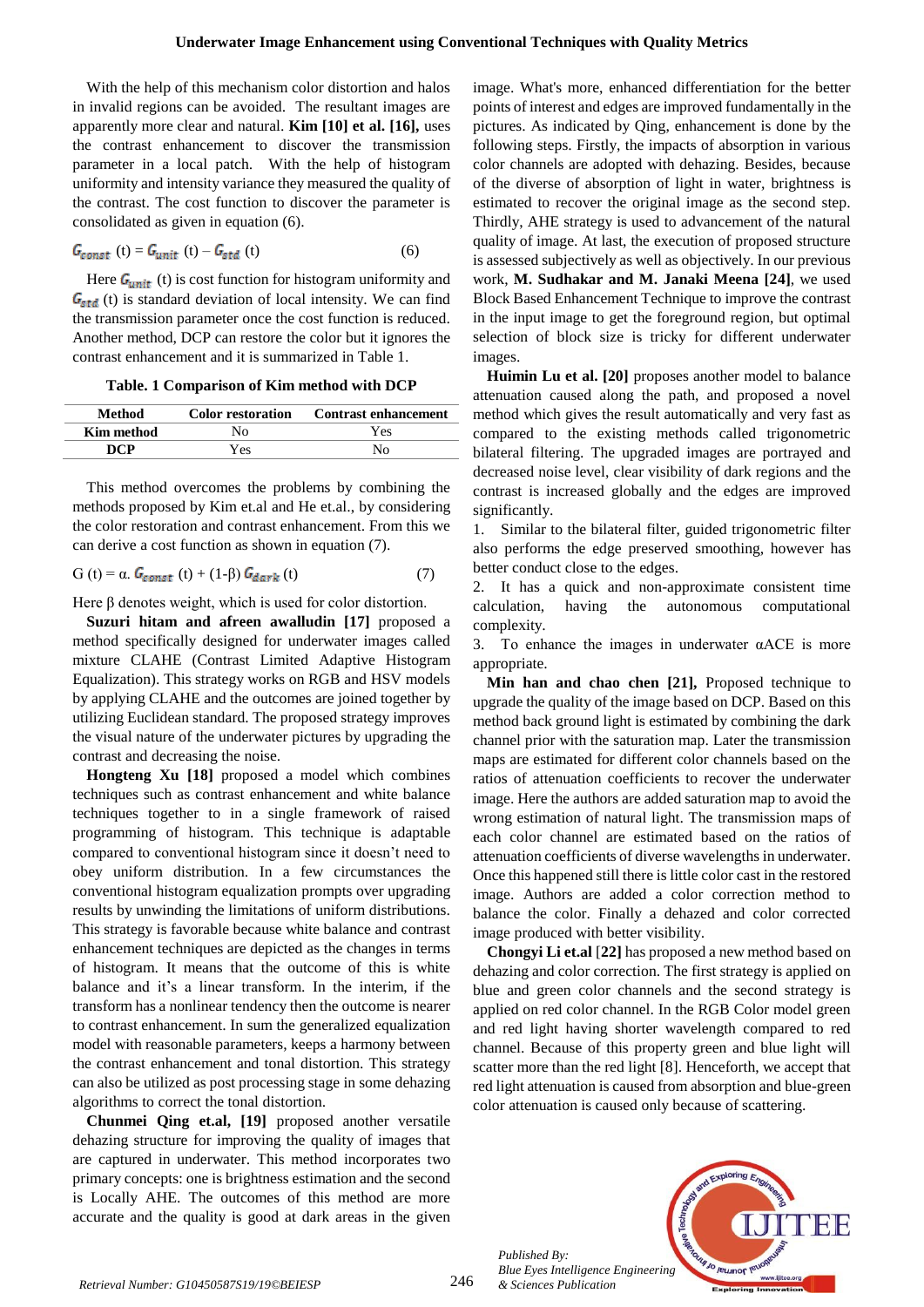In the existing technique like Dark Channel Prior restore the image by applying the single equation for three RGB channels. With the help of dehazing algorithm and variation of DCP algorithm first we can recover blue-green color channels and with the gray-world hypothesis we can correct the red color channel. The outcome may look excessively diminish or more bright at some cases. Finally to resolve this adaptive map is constructed. Subjective evaluation of this technique demonstrates noteworthy improvements in the contrast and visibility of the underwater image and qualitative examination gets great outcomes as for as entropy, average gradients and locally neighborhood points.

In the ocean investigation filed, detecting the objects in underwater environment such as marine objects and other anomalies is the fundamental task. This tasks especially those conveyed by AUVs (Autonomous Underwater Vehicles) and ROVs (Remotely Operating Vehicles). In the sea environment the shadows of suspended particles behind the objects will cause some side effect (i.e. poor contrast or dark region) and it will cause the inaccurate results for the analysis in the underwater object detection. There is an essential need to remove such type of noise from the image to provide better results.

| <b>YEAR</b> | <b>AUTHOR</b>                    | <b>TITLE</b>                                                                       | <b>APPROACH</b>                                                                   | <b>RESULT</b>                                                  |
|-------------|----------------------------------|------------------------------------------------------------------------------------|-----------------------------------------------------------------------------------|----------------------------------------------------------------|
| 2016        | Ayman Alharbi et.al              | <b>Efficient Pipeline Architectures</b><br>for Underwater Big Data<br>Analytic     | Parallel Processing of<br>Digital Image<br>Algorithms in Big data<br>analytics    | Parallel Processing of<br>Images.                              |
| 2016        | Shiqi wang et.al                 | Guided Image Contrast<br>Enhancement Based on<br>Retrieved Images in Cloud         | Collecting the images<br>from the cloud guided<br>enhancement will be<br>done.-   | Upgrade in the quality.                                        |
| 2015        | Chunmei Qing et.al               | Underwater Image<br>Enhancement with an adaptive<br>dehazing Framework             | <b>Brightness estimation</b><br>and Locally adaptive<br>Histogram<br>equalization | Image enhancement<br>with dehazing                             |
| 2015        | Karen Panetta et al              | Human-Visual-System-Inspired<br><b>Underwater Image Quality</b><br><b>Measures</b> | <b>UICM</b><br><b>UISM</b><br><b>UICoM</b>                                        | <b>Efficient Quality</b><br>measures for<br>underwater images. |
| 2014        | Pooja sahu et.al.                | A Survey on Underwater Image<br>Enhancement techniques                             | <b>RGB Color Level</b><br>stretching                                              | Upgrading the contrast<br>and noise removal                    |
| 2012        | Chiang, J.Y., Ying<br>Ching Chen | Underwater Image<br>Enhancement by wavelength<br>compensation and dehazing         | Wave length<br>compensation,<br>dehazing                                          | Dehazing and<br>improvement in quality<br>in deep water        |
| 2012        | Hung-Yu Yang et.al.              | Low Complexity Underwater<br>Image Enhancement Base on<br>Dark Channel Prior       | Dark Channel Prior                                                                | Decrease in<br>implementation time.                            |

# **Table. 2 Recent works on underwater image analysis**

**Chang and Lendasse (2016) [23]**, propose a novel strategy to discover the objects in the water with the assistance of removing the shadows of scanned sonar images. This method

Works in two stages. In the first stage, to divide all the pixels from the underwater image, fuzzy C-mean clustering can be utilized. Furthermore criminisi algorithm in the view of isophotic-driven sampling process is used to remove the shadow by filling the appropriate regions of shadow in the image. Few of the other recent works on underwater image analysis are listed in Table 2.

# **Quality Metrics**

Quality measures are crucial for any digital image processing system. Once, the enhancement technique was applied, for a specific application we can test the quality of an image, whether your algorithm or method getting the better results or not. Hence reliable quality metrics are needed in the advancement of digital processing systems. Image Quality Assessment techniques are broadly categorized in to two types. First one is Subjective method and the other one is

objective method. In the subjective method human beings are involved to measure the quality and in the objective method the system automatically measures the quality based on some processing measures. Objective quality measures compute the quality as close to subjective quality metric [8]. Some examples of objective measures such as full-reference (FR), reduced-reference (RF), and no-reference quality measures works with the help of reference image.

# **Mathematical Measures**

*Published By:*

A two dimensional signal is taken as the input, the measure is computed as the relation or dissimilarity or distinct similarity between the reference and distorted images. There are various kinds of distance measures such as minkowski metric calculate distance between the two kinds of images. Here assume reference image is treated as 'X' and distorted image is treated as 'Y'. The measure is computed from the equation (8).

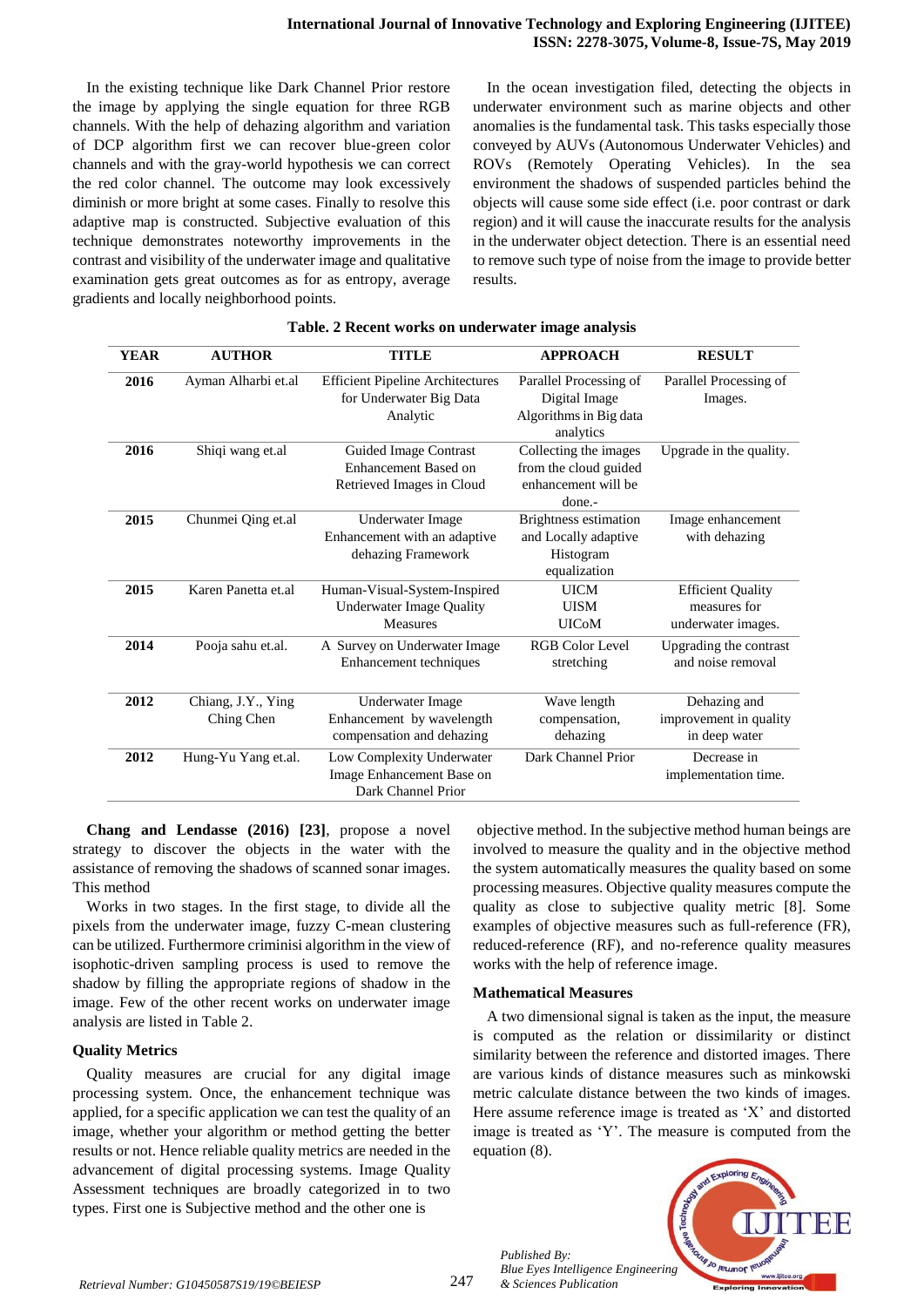$$
E\alpha = \frac{1}{N} \sum_{i=1}^{n} |X_i - Y_i|^{\frac{1}{\alpha}}
$$
 (8)

Where  $'X_i'$  denotes the sample collected from image 'X',  $Y_i$  is the sample collected from image 'Y'. 'N' is total samples, ' $\alpha$ ' is considered as the range and it is between  $\alpha \in \mathcal{C}$ [1,  $\infty$ ). Here if we considered the value of ' $\alpha$ ' is 2 means that it is denoted as square root of mean square error (MSE) and Peak Signal Noise Ratio (PSNR) can be computed from equation (9) and (10) respectively.

$$
E_2 = \frac{1}{N} \sum_{l=1}^{n} |Xi - Y_l|^{\frac{1}{2}} = \sqrt{MSE}
$$
 (9)

$$
PSNR = 20 \log_{10} \frac{MAX}{MSE}
$$
 (10)

Here MAX represents the highest grey level, if it is a gray scale image then MAX=255, i.e. for a gray scale image 8 bits per pixel=  $2^8$  = [0,255]. These metrics are simple and mathematically tractable, but these measures are not correlates well since it doesn't include the characteristics of Human Vision System in their equations [9].

Although we have many image enhancement algorithms and quality measures to evaluate, still there is a challenge to measure the quality of underwater images. Generic objective evaluation measures such as PSNR, MSE are applied to the underwater images also. There are very less objective measures are exist to evaluate the quality for underwater images. Karen Panetta et.al proposed a new underwater image quality measure (UIQM) based on few attribute measures such as color, sharpness and contrast [10].

**Underwater Colorfulness measure** - Rather than utilizing regular statistical values, one can use asymmetric alpha trimmed statistical values to evaluate the underwater colorfulness. This measure works even there is a change in the parameters and also it gives better results for various kinds of underwater images such as images with more bubbles or containing light rays [32].

**Underwater Image sharpness measure** - This measure works in two stages. In the first stage apply the Sobel edge detector operator on each color channel in RGB color image. The output of the first stage is multiplied with the given input image for getting the grayscale edge map. It is called Enhancement Measure Estimation (EME).

**Underwater Image Contrast Measure (UICoM) -** To measure the contrast log (AMEE) measure is applied on the intensity image as shown in equation (11) and Underwater Image Quality Metric (UIQM) is computed from equation (12). Here, c1, c2, c3 parameters are application dependent.

 $UICoM = log (AMEE) (Intensity)$  (11)

$$
UIQM = c1*UICM + c2*UISM + c3*UICoM \qquad (12)
$$

# **Gaps in the Literature**

The main purpose of using any algorithm for image enhancement is that to increase the quality of the captured image and to sharpen the features in the image to visually more pleasant and less noisy output image. Although Image enhancement has wide applications in computer vision it has been observed that most of the researches are neglected in some key subjects. The following are some research gaps identified:

 Very Less in number of image processing techniques are applied to the underwater images especially to enhance the quality of the underwater image, in particular to detect objects in the underwater.

The existing methods neglects the noise presented in the output image after processing the image

 Less effort has focused on the integration of approaches like histogram equalization or wavelength decomposition and Dark Channel Prior techniques.

 Very Less research was done in color correction algorithms after enhancing the underwater image.

 The problem with illumination of suspended particles and artificial light is still exists and less work is going on to process the huge amount of underwater images using big data analytics.

#### **V.CONCLUSION**

The strategies utilized for the enhancement of underwater images are mostly similar with the enhancement techniques used for medical images, satellite images and other multimedia images except the conditions in the environment in the underwater. These techniques are helpful in various applications such as sea side monitoring and object detection in the underwater environment. There is a significant proportion of research is going in the upgrade of medical and outdoor images and so forth however less work has been done in the zone of underwater pictures as a because of the diverse environment present in the water, i.e. light absorption , scattering, color distortion etc. In this paper, we presented the recent research works on underwater image enhancement techniques, yet every strategy contains some drawback still it is challenging to get the optimal results. Integration of histogram equalization and dark channel prior with color correction technique is considered as a future work.

#### **REFERENCES**

- 1. Ayman Alharbi et.al, "Efficient Pipeline Architectures for Underwater Big Data Analytic" in IEEE Transactions Signal Processing and Information Technology. 2014.
- 2. Satya and Bharathi "Enhancement of Underwater Images Using Wavelength Compensation Method" in International Journal of Innovative Research in Computer and Communication Engineering, Vol. 3, Issue 3, March 2015
- 3. Dwivedi and Ghoshal "Underwater Image Enhancement using Distance Factor Estimation" in IEEE Transactions on Image Processing, 2015
- 4. Horgan and Toal "Computer Vision Applications in the Navigation of Unmanned Underwater Vehicles", ISBN 978-953-7619-49-7, pp. 582, December 2008
- 5. Mainin and Aggarwal "A Comprehensive Review of Image Enhancement Techniques" in Journal of Computing, Volume 2, Issue 3, March 2010, ISSN 2151-9617
- 6. Pizer and Amburn "Adaptive Histogram Equalization and its variations" in Computer Vison, Graphics and Image Processing 39,355-368.
- 7. E. D. Pisano, S. Zong, B. M. Hemminger, M. DeLuca, R. E. Johnston, K. Muller, M. P. Braeuning and S. M. Pizer, Contrast Limited Adaptive Histogram Equalization Image Processing to Improve the Detection Of Simulated Spiculations in Dense Mammograms, Journal of Digital Imaging, vol. 11, pp. 193–200, 1998



*Published By: Blue Eyes Intelligence Engineering* 

248